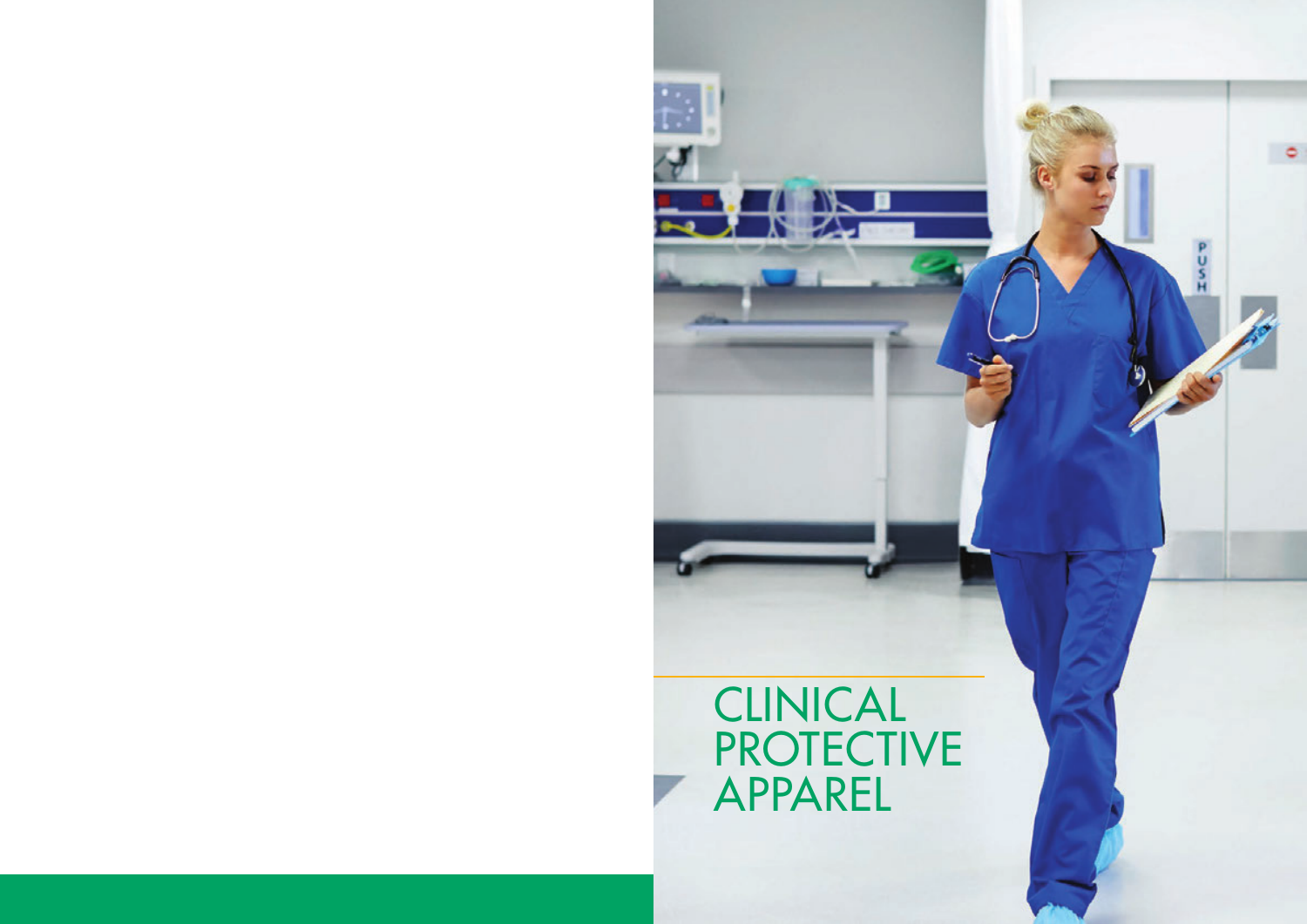CODE DESCRIPTION BOX QTY. CODE DESCRIPTION BOX QTY.

| <b>CLINICAL PROTECTIVE APPAREL</b> | <b>STERILE - SINGLE USE ONLY</b> | <b>FREECALL 1300 550 278</b> | <b>CLINICAL PROTECTIVE APPAREI</b> |
|------------------------------------|----------------------------------|------------------------------|------------------------------------|
|------------------------------------|----------------------------------|------------------------------|------------------------------------|

## PATIENT GOWNS

Patient Gowns are lightweight, soft and comfortable and are available in a range of sizes to accommodate all body shapes. They are ideal for patients in hospitals, day procedures, GP clinics, radiology or any setting where a patient is required to wear a disposable gown.



## **SCRUB SUITS**

Scrub Suits are made from a comfortable and soft fabric, and offer good protection. Ideal for nurses in the operating room, ER Departments, GP Clinics, Dentists, Vets and Students.



SCRUB-SUIT-SML-TOPS

| <b>SCRUB-SUIT-</b><br>SMI-TOPS | Top – Size Small  | 100 |
|--------------------------------|-------------------|-----|
| SCRUB-SUIT-<br><b>MED-TOPS</b> | Top – Size Medium | 100 |
| SCRUB-SUIT-<br><b>IRG-TOPS</b> | Top – Size Large  | 100 |
| SCRUB-SUIT-<br>XI-TOPS         | Top – Size XL     | 100 |
| SCRUB-SUIT-<br>XXI-TOPS        | Top – Size XXL    | 100 |



SCRUB-SUIT-SML-PANTS

| SCRUB-SUIT-<br>SMI-PANTS        | Pants – Size Small  | 100 |
|---------------------------------|---------------------|-----|
| SCRUB-SUIT-<br><b>MFD-PANTS</b> | Pants – Size Medium | 100 |
| SCRUB-SUIT-<br><b>IRG-PANTS</b> | Pants – Size Large  | 100 |
| SCRUB-SUIT-<br><b>XI-PANTS</b>  | Pants – Size XI     | 100 |
| SCRUB-SUIT-<br><b>XXI-PANTS</b> | Pants – Size XXI    | 100 |

# **GOWNS**

Our single-use surgical gowns have specifically been developed for the Australian and New Zealand environment. Our range encompasses gowns for short and dry procedures through to high fluid and lengthy procedures.

#### **OUR COMFORT RANGE – OUR SOFTEST AND MOST COMFORTABLE GOWNS**

- · Comfort Surgical Gown Level 2.
- · Comfort Unreinforced with Glove Assist Level 3 gown with a reinforced sleeve to allow extra strength during gloving, but still cool, soft and ideal for short and dry procedures.
- · Comfort Plus Fabric Reinforced Surgical Gown Level 3 gown includes fluid resistant fabric reinforced panels yet remains lightweight and durable.
- · Comfort Plus Poly Reinforced Surgical Gown Level 3 gown which includes poly reinforced impervious panels for added protection.
- · Comfort Ultimate Protection Fully impervious high tech fabric, but still soft, comfortable and cool which meets AAMI Level 4 fabric standards.



## **OUR CLASSIC RANGE:**

- · Classic Standard Surgical Gown suitable for most surgical procedures.
- · Classic Plus Reinforced Surgical Gown Includes a reinforced panel on the front and sleeves, for surgical cases requiring extra protection.
- · Coolmax Surgical Gown breathable and cool, these gowns are notable for their superb comfort and being fully impervious. With AAMI Level 4 fabric.

# SURGICAL GOWNS

Designed in close co-operation with hospital staff, our Surgical Gowns are cool and breathable with an easy fit, while offering excellent protection against strikethrough from microbial and liquid penetration.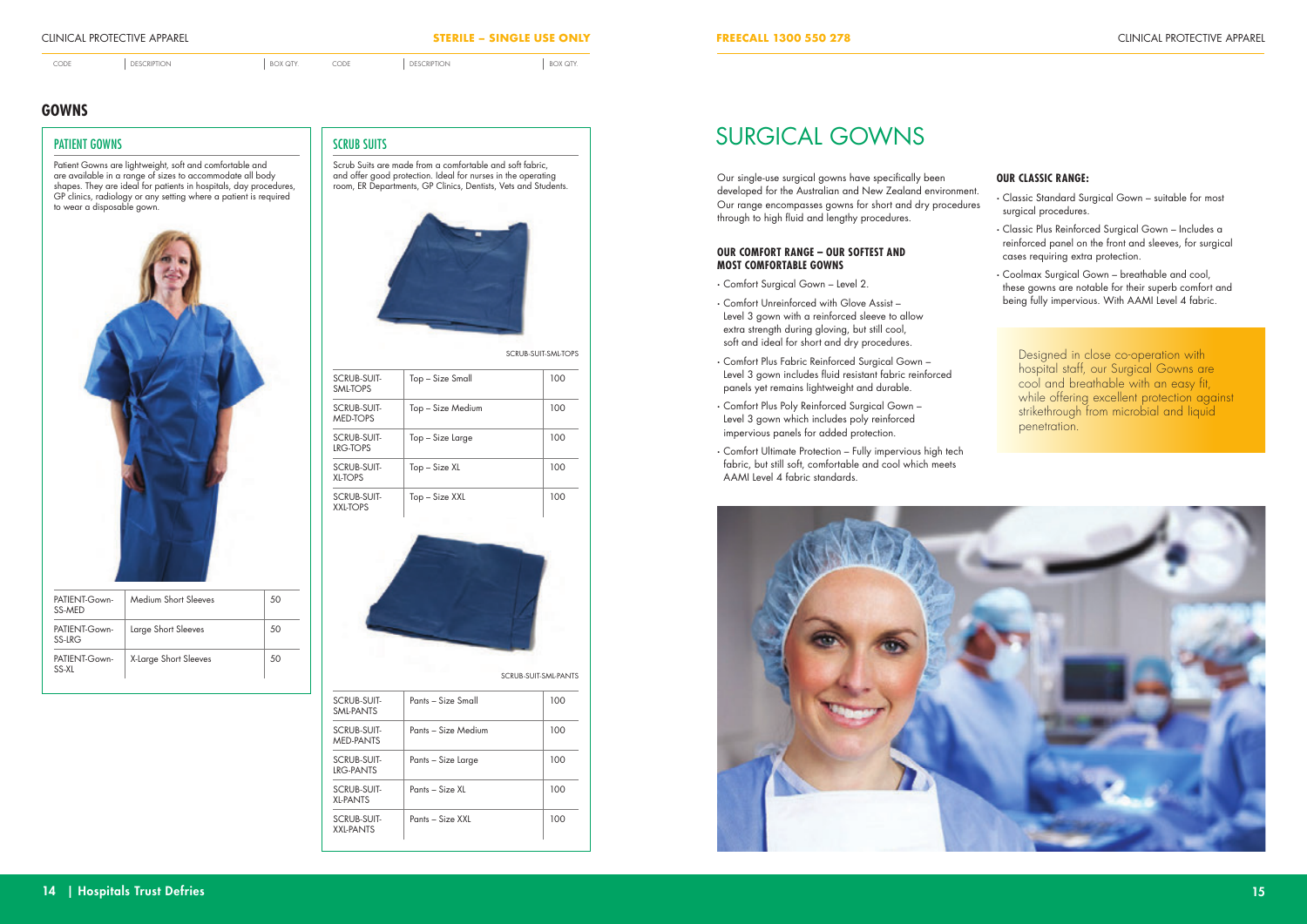## **Example 2** CLASSIC SURGICAL GOWNS

CODE DESCRIPTION BOX QTY. CODE DESCRIPTION BOX QTY. CODE DESCRIPTION BOX QTY. CODE DESCRIPTION BOX QTY.

Surgical Gown wrapped in a 91cm x 91cm SMS field with two hand towels 40cm x 58cm. Sterile 35gsm T-cut Surgical Gown ideal for dry and short procedures.  $\vert$  with two  $\vert$ 

| <b>CLINICAL PROTECTIVE APPAREL</b> | <b>STERILE - SINGLE USE ONLY</b> | <b>FREECALL 1300 550 278</b> | <b>CLINICAL PROTECTIVE APPAREL</b> |
|------------------------------------|----------------------------------|------------------------------|------------------------------------|
|------------------------------------|----------------------------------|------------------------------|------------------------------------|

## **FREECALL 1300 550 278**



Level 2 Comfort 35 Unreinforced

Surgical Gown wrapped in a 91cm x 91cm SMS field with two hand towels 40cm x 58cm. Sterile 41gsm T-cut Surgical Gown with fabric reinforcement on front and sleeves. Fluid resistant with rabine romioredition on non-<br>on panels. Comfortable to wear.



Surgical Gown wrapped in a 91cm x 91cm SMS field with two Surgical Gown wrapped in a 91cm x 91cm SMS field with two<br>hand towels 40cm x 58cm. Sterile 41gsm T-cut Surgical Gown ideal for dry and short procedures. Has innovative Glove Assist ideal for dry and short procedures. Has innovative Glove A:<br>fabric reinforcement to sleeve area to ensure extra strength. Comfortable and cool to wear.



Level 3 Comfort Unreinforced With Glove Assist

| DEF5301 | Medium 119cm   | 24 |
|---------|----------------|----|
| DEF5302 | Large 127cm    | 24 |
| DEF5303 | X-Large 137cm  | 24 |
| DEF5304 | XL-XLong 149cm | 24 |
| DEF5305 | XX-Large 155cm | 24 |

| DEF5316        | Medium 119cm   | 24 |
|----------------|----------------|----|
| DEF5317        | Large 127cm    | 24 |
| <b>DEF5318</b> | X-Large 137cm  | 24 |
| DEF5319        | XL-XLong 149cm | 24 |
| DEF5320        | XX-Large 155cm | 24 |

## LEVEL 3 COMFORT UNREINFORCED WITH GLOVE ASSIST

Fabric Reinforced

Comfort Plus Fabric Reinforced

Surgical Gown wrapped in a 91cm x 91cm SMS field with one huck towel. Sterile 50gsm T-cut Surgical Gown with impervious poly reinforcement. Colour coded neck band – purple for level 3 Gown.



| DEF5306 | Medium 119cm   | 24 |
|---------|----------------|----|
| DEF5307 | Large 127cm    | 24 |
| DEF5308 | X-Large 137cm  | 24 |
| DEF5309 | XL-XLong 149cm | 24 |
| DEF5310 | XX-Large 155cm | 24 |
|         |                |    |

#### **LEVEL 3 COMFORT PLUS POLY REINFORCED**

Surgical Gown wrapped in a 91cm x 91cm SMS field with two hand towels 40cm x 58cm. Sterile 41 gsm T-cut Surgical Gown

## **LEVEL 3 COMFORT PLUS FABRIC REINFORCED** Reinforced



Comfort Plus Poly Reinforced

| DEF5311        | Medium 119cm   | 24 |
|----------------|----------------|----|
| DEF5312        | Large 127cm    | 24 |
| <b>DEF5313</b> | X-Large 137cm  | 24 |
| DEF5314        | XL-XLong 149cm | 24 |
| DEF5315        | XX-Large 155cm | 24 |
|                |                |    |

Surgical Gown T-cut wrapped in a 91cm x 91cm SMS field with two hand towels 40cm x 58cm. Sterile Level 4, 67gsm trilaminate material. High tech, fully impervious and breathable fabric which is extremely comfortable and cool for surgeons and or nurses.



Fabric Reinforced

Comfort Ultimate Protection made with Level 4 fabric

#### **LEVEL 3 CLASSIC UNREINFORCED**

Surgical Gown wrapped in a 91cm x 91cm SMS field with one huck towel. Sterile 50gsm T-cut Surgical Gown ideal for short and dry procedures. Neck band colour code



Level 4 fabric

## COMFORT SURGICAL GOWNS

#### LEVEL 2 COMFORT 35 UNREINFORCED

| DEF5321 | Medium 119cm   | 24 |
|---------|----------------|----|
| DEF5322 | Large 127cm    | 24 |
| DEF5323 | X-Large 137cm  | 24 |
| DEF5324 | XL-XLong 149cm | 24 |
| DEF5325 | XX-Large 155cm | 24 |
|         |                |    |

Level 3 Classic Unreinforced

| <b>DEF5000A</b> | Medium 110cm   | 25 |
|-----------------|----------------|----|
| <b>DEF5001A</b> | Large 130cm    | 25 |
| <b>DEF5002A</b> | X-Large 140cm  | 25 |
| <b>DEF5004A</b> | XL-XLong 157cm | 25 |

## **LEVEL 3 CLASSIC PLUS POLY REINFORCED**

Level 3 Classic Plus Poly Reinforced

| <b>DEF5005A</b> | Medium 110cm   | 25 |
|-----------------|----------------|----|
| <b>DEF5006A</b> | Large 130cm    | 25 |
| <b>DEF5007A</b> | X-Large 140cm  | 25 |
| <b>DEF5009A</b> | XL-XLong 157cm | 25 |